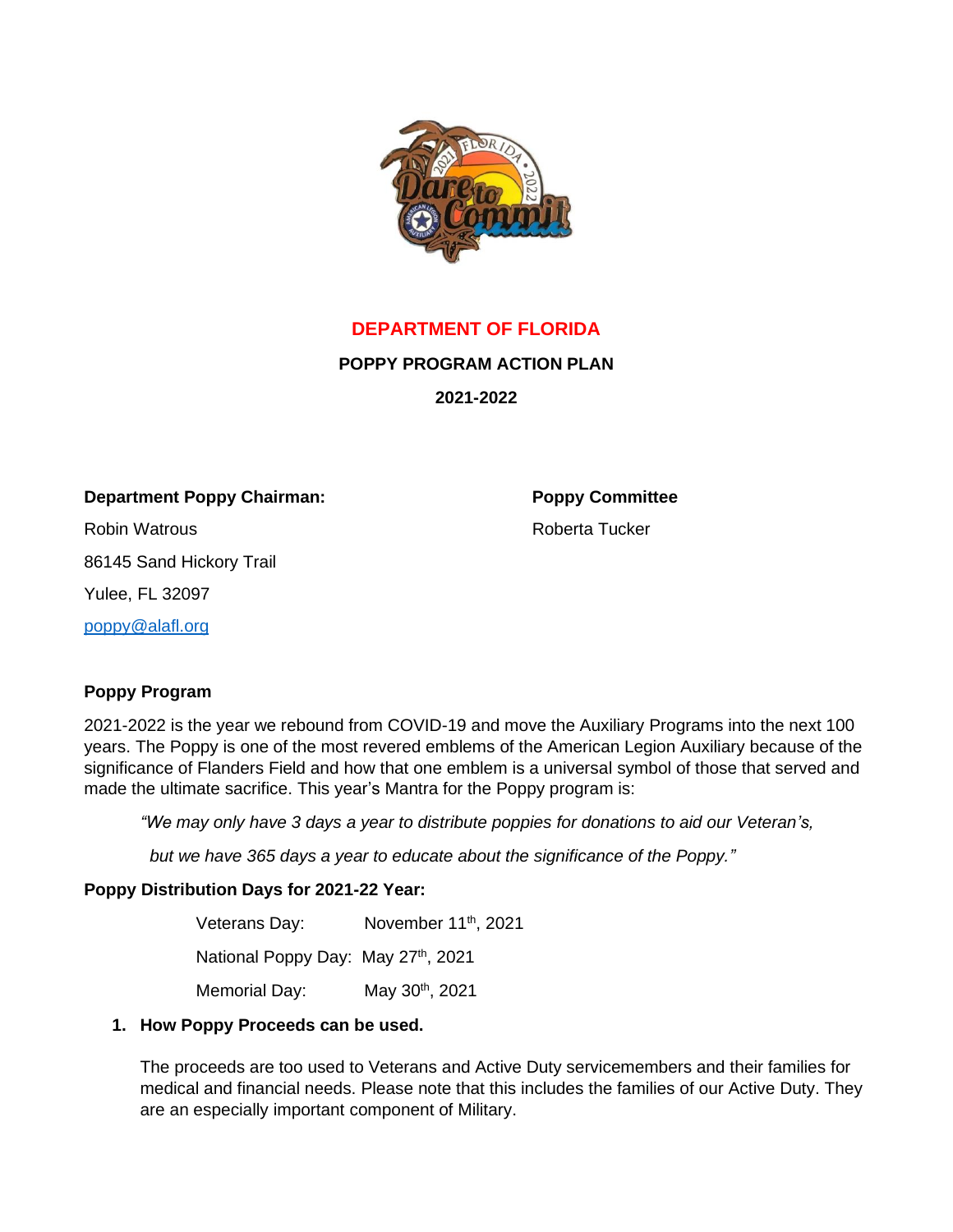# **2. Promoting the Poppy Program:**

# **Ideas:**

- Encourage your Poppy Ambassador to create a Poppy Sash to wear in public during Auxiliary events.
- Carry pocket card with the poem "Flanders Field" with a poppy attached to pass out during events and explain about the distribution days.
- Plant Poppies around your home Legion Post.
- Have your Junior paint Poppies on Rocks with the unit on the back and "hide them" around the community.
- Use Poppies to decorate for Unit or Post events and consider raffling those items off as a Poppy Fundraiser.
- Contact local businesses to distribute poppies on their premises, make sure you have permission for liability purpose; in some instances, permits are required.
- Send a thank you to the businesses that allow distribution. Consider using the Poppy Poster thank you cards, available through Emblem Sales, for your communication.
- Help local schools organize poppy drives. Make the drive competitive. Give a citation to the class raising the most money during their poppy drive.
- Educate your community about how funds collected help veterans.
- Contact local legislative officers to announce poppy distributions days, and request proclamations declaring Poppy Days in your community.
- Deliver poppies to local media outlets (television, newspapers, and radio) along with facts about where and when poppies will be distributed in our community. Even if they are not visible "on air", these people tend to be influencers in the community.
- Post your Poppy distribution days on social media such as Facebook, Twitter, Snap Chat and use hashtags to promote.
- **3. Celebrate National Poppy Day and educate your community on the meaning and the history of the poppy.**

# **Ideas:**

- Search Pinterest.com for ideas of items you could distribute alongside red crepe paper poppies, like Spritz cookies.
- Send a bouquet of poppies and bookmarks to school with your child/grandchild.
- Make a poppy wreath for the door of you home, office or school.
- Collect donations at your workplace /hair salon/doctor's office to donate to the Poppy Program.
- Tell your story on Facebook of who your poppy represents or remembers on National Poppy Day. Do not forget to tag with #Poppy Day #Legion Family.
- Talk to leaders of nearby posts and units to make sure key areas in your community are covered and organized a poppy distribution at local Memorial Day Ceremonies. Make sure to wear your Auxiliary branded apparel.
- Invite a local dignitary to lay a poppy wreath at a memorial in your community and invite unit members to be present. Consider signing patriotic songs or other ways to involve your unit members.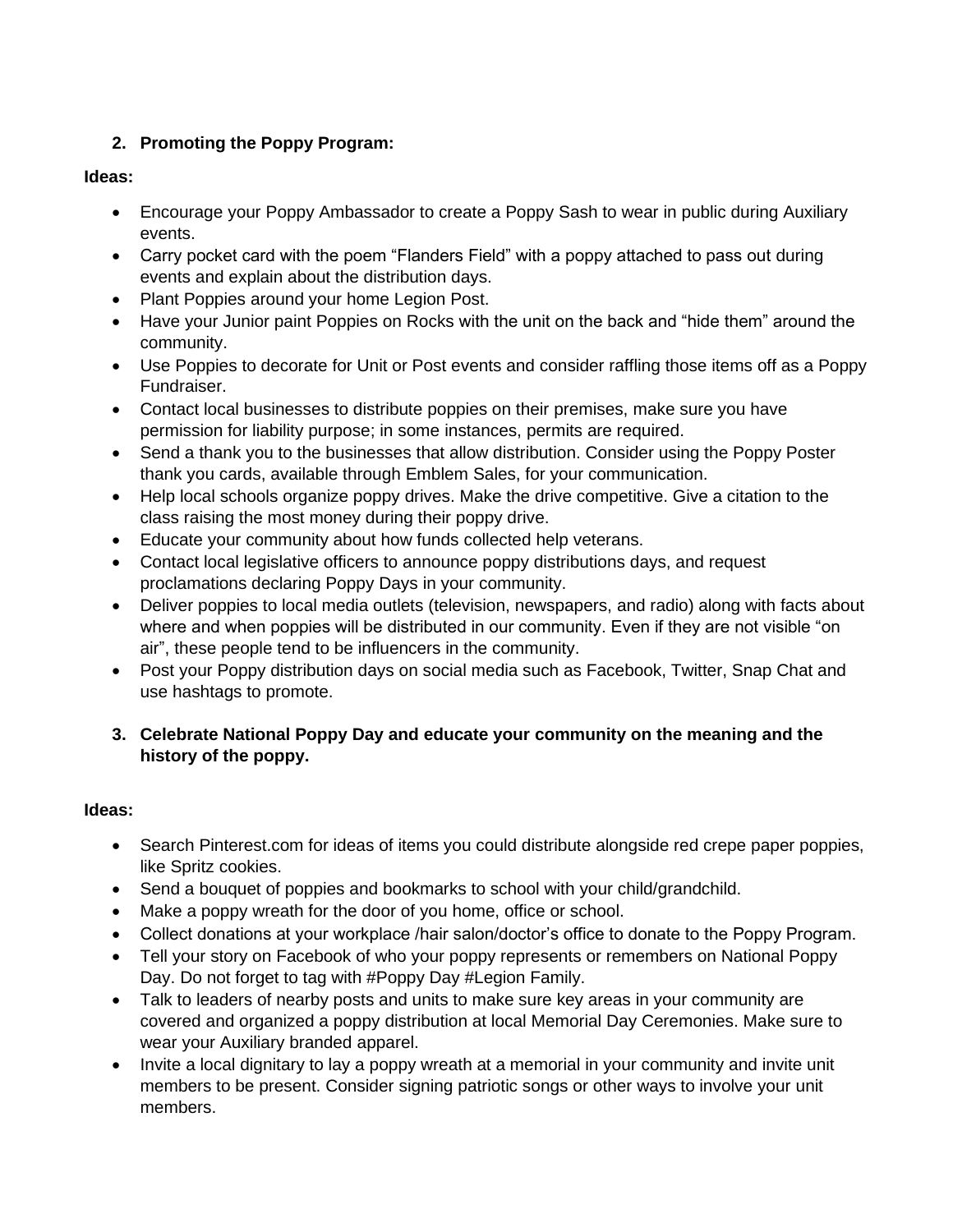• For more information, please see the following link. **<https://www.legion-aux.org/Blog/Part-2-Poppy-resources-available-to-units>**

### **Poppy Poster Contest:**

Please see the following link for Poppy poster rules and requirements

**<https://www.legion-aux.org/national-poppy-poster-contest>**

## **Little Miss Poppy Contest: (Ages 6-12)**

- Participant must be between 6 to 12 years of age and be a Junior member in good standing of the American Legion Auxiliary.
- Promotional activity of the Poppy story must occur through the American Legion the American Legion Auxiliary and the community.
- Selection of Little Miss Poppy is at the discretion of the unit.
- For National Little Miss Poppy consideration, participant must submit a Little Miss Poppy scrapbook (8½" x11") containing photographs and clippings illustrating how she promoted the American Legion Auxiliary poppy in her department. Only those scrapbooks that contain a self-addressed envelope with postage will be returned. Although every effort will be made to return the scrapbook, accidents do happen, so all entrants must allow for that risk.
- Criteria for judging Little Miss Poppy Scrapbook entries:
	- $\circ$  Costume (there is no specific dress code or particular dress color for Miss Poppy).
	- o Promotion of the Poppy program: What did you share and do?
	- $\circ$  Publicity of poppy activities (newspapers, radio/TV, etc.).
	- o Narrative report on "What I Have Learned Being Little Miss Poppy."
	- o Essay on "Memorial Poppy" not to exceed 100 words.
	- $\circ$  The memorial poppy must be visible in all promotion and publicity submitted.
	- o Neatness and creativity.
	- $\circ$  Cover page to include member name, unit name, state, age division and year.
	- $\circ$  Judging scale should be 1 through 10 for each area of judging for entire entry.
- The Little Miss Poppy (age 6-12) winner will be invited to appear at the ALA National Convention, immediately following her selection, and if she so chooses, will travel at her own expense.
- Winners of the National Little Miss Poppy contest each will receive a citation plaque.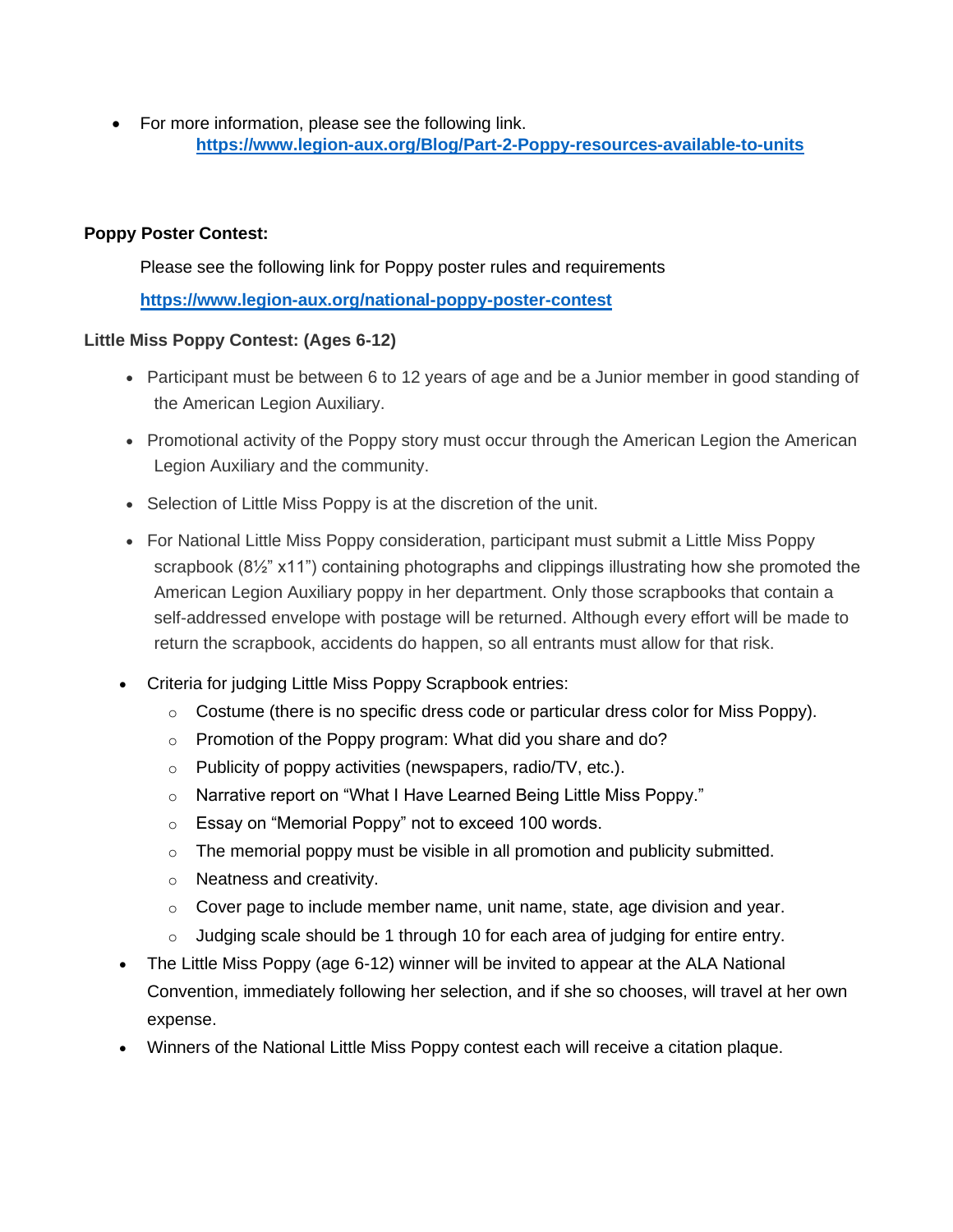• If the Poppy scrapbook is to be returned, members must include a self-addressed, stamped envelope. Although every effort will be made to return the scrapbook, accidents do happen so all entrants must allow for that risk.

# **National Award**

**Unit Award:** Most Outstanding Unit Poppy Program (per division)

- Deadline June 1
- All department entries must be sent by the Department Chairman to their National Division Chairman postmarked by 5 p.m. EST on the deadline listed above. Members should follow instructions from their department.

## **Department Award:** Best Department Poppy Program (per division)

- Deadline June 1
- All department entries must be sent by the Department Chairman to their National Division Chairman postmarked by 5 p.m. EST on the deadline listed above. Members should follow instructions from their department.

# **Little Miss Poppy**

- Deadlines: June 1
- Department Poppy chairman submits the name, address, unit, and department of the contestant to her national division Poppy chairman postmarked or emailed by 5 p.m. EST on the deadline listed above.

# **Department Award**

**Shirley Harbour Award** -See Auxiliary Department Unit Guide for rules

Due 30 days prior to Department Convention

### **Poppy Reporting:**

### **Mid-Year Reporting**

There are no Mid-Year Reports due for the 2021-2021 year.

### **Year End Reports**:

Units Due to District April 1<sup>st</sup>, 2022

Annual reports reflect the program work of units. Each Poppy Chairman is required to submit a narrative to the District Poppy Chairman.

- How did your unit members promote the Poppy Program?
- How did your unit members increase poppy revenue?